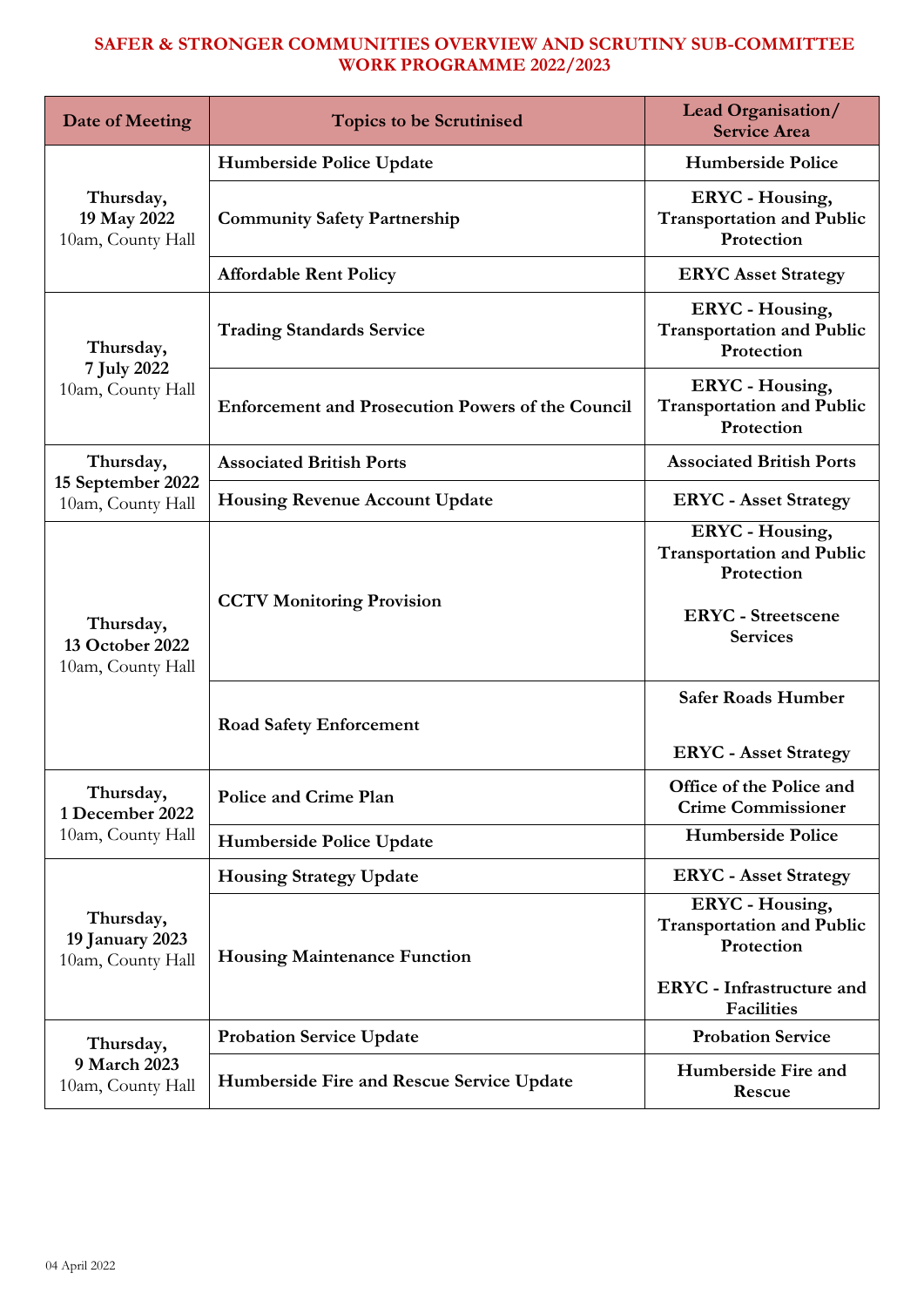| <b>BRIEFING NOTES</b>                             |                                    |  |  |  |  |
|---------------------------------------------------|------------------------------------|--|--|--|--|
| Topic                                             | <b>Lead Organisation</b>           |  |  |  |  |
| Regulator of Investigatory Powers (RIPA) Act 2000 | Legal and Democratic Services      |  |  |  |  |
| [Standing item]                                   |                                    |  |  |  |  |
| Support Provided to Adults and Children Living in | Revenues and Procurement           |  |  |  |  |
| Poverty                                           |                                    |  |  |  |  |
| Target 1,000                                      | <b>Asset Strategy</b>              |  |  |  |  |
| Tenant Participation Update                       | Housing, Transportation and Public |  |  |  |  |
|                                                   | Protection                         |  |  |  |  |
| Mortuary and Coronary Services                    | Revenues and Procurement           |  |  |  |  |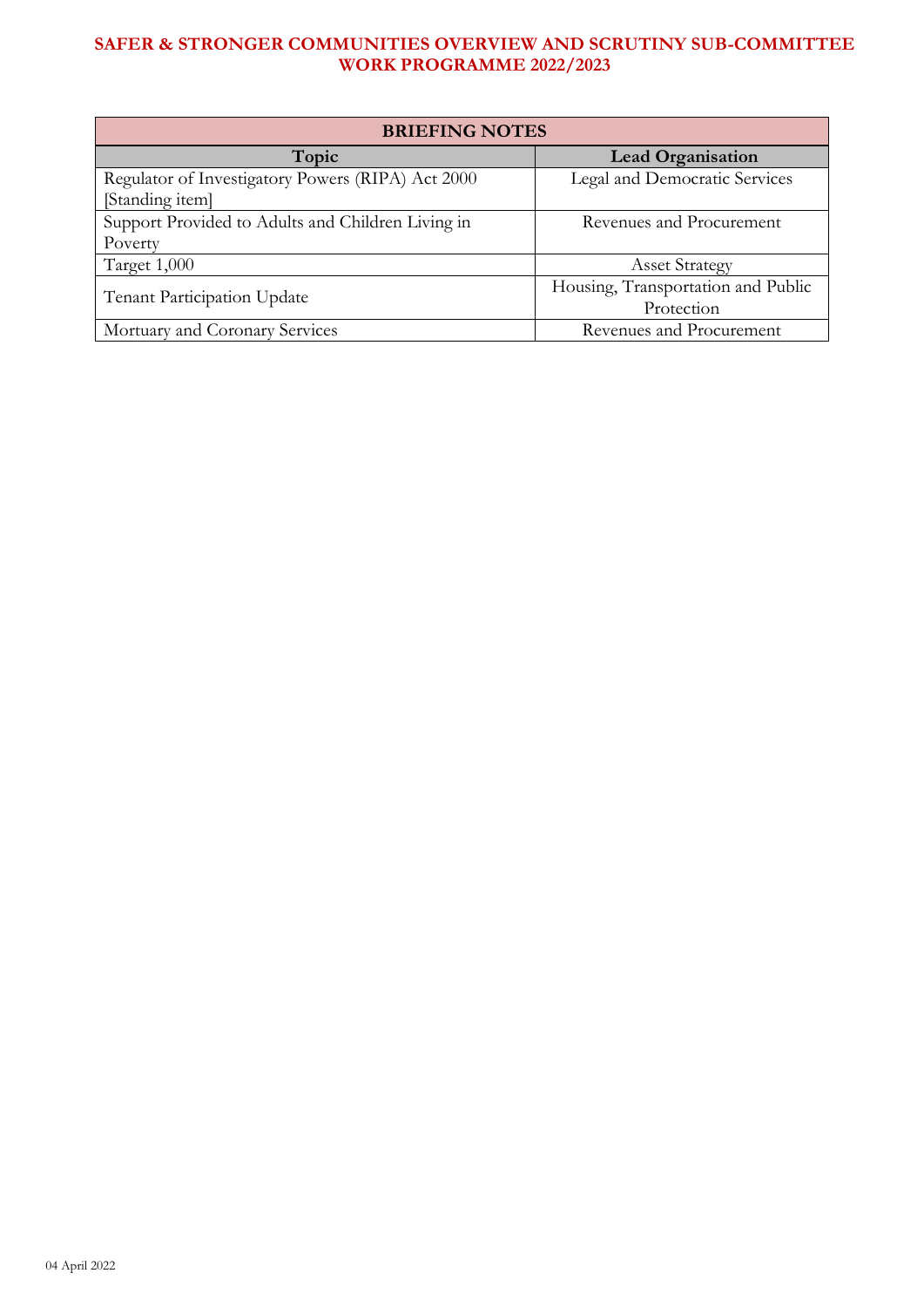| THURSDAY, 19 MAY 2022 - 10AM, COUNTY HALL, CROSS STREET, BEVERLEY, HU17 9BA |                                                                          |                                                                                     |                                                                                                                                                  |                                                                                                                                                                                                                                                                                                                                                                                                                                                                                                                                                                                                                                                |  |
|-----------------------------------------------------------------------------|--------------------------------------------------------------------------|-------------------------------------------------------------------------------------|--------------------------------------------------------------------------------------------------------------------------------------------------|------------------------------------------------------------------------------------------------------------------------------------------------------------------------------------------------------------------------------------------------------------------------------------------------------------------------------------------------------------------------------------------------------------------------------------------------------------------------------------------------------------------------------------------------------------------------------------------------------------------------------------------------|--|
| <b>ITEM / TOPIC</b>                                                         | <b>LEAD ORGANISATION/</b><br><b>SERVICE AREA</b>                         | <b>LEAD OFFICER</b>                                                                 | <b>OTHER PARTICIPANTS</b>                                                                                                                        | <b>SCOPE</b>                                                                                                                                                                                                                                                                                                                                                                                                                                                                                                                                                                                                                                   |  |
| <b>Humberside Police</b><br>Update                                          | <b>Humberside Police</b>                                                 | <b>Assistant Chief</b><br>Constable<br><b>Darren Downs</b>                          | Chief Inspector Derek<br>Hussain                                                                                                                 | Crime Statistics and Operations Update<br>Detail of crime statistics and operational<br>activity across the East Riding.<br>Number of officers in the East Riding and<br>distribution.<br>Update on Humber Talking Survey.<br>$\bullet$<br>Rural Crime and Crime Prevention.<br>$\bullet$<br>Cyber Crime.<br>$\bullet$<br>Recovery from Covid-19 and future plans.<br>$\bullet$<br>Performance statistics for answering 999 and<br>$\bullet$<br>111 calls.<br>Car chases - speeding procedures and training<br>involved for officers.<br>Update on the work to combat Violence<br>$\bullet$<br>Against Women and Girls.                        |  |
| <b>Community Safety</b><br>Partnership                                      | <b>ERYC</b> - Housing,<br><b>Transportation and Public</b><br>Protection | Paul Abbott - Head<br>of Housing,<br>Transportation and<br><b>Public Protection</b> | Matthew Temperton -<br>Community Safety Partnership<br>Officer<br>Shelley Goodinson - Domestic<br>Abuse and Safeguarding<br>Partnerships Manager | Update on the review of the Community<br>Safety Partnership.<br>Update on collective partnership work with<br>$\bullet$<br>regard to crime and disorder functions.<br>CSP Strategic Plan update.<br>$\bullet$<br>Update on Joint Strategic Needs Assessment.<br>$\bullet$<br>Funding challenges and changes.<br>$\bullet$<br>Plans and challenges for the future.<br>$\bullet$<br>Community Protection.<br>$\bullet$<br>Early Intervention Schemes.<br>$\bullet$<br>Anti-Social Behaviour.<br>$\bullet$<br>Domestic Homicide Reviews -obligations and<br>$\bullet$<br>independent assurance.<br>Violence Against Women and Girls.<br>$\bullet$ |  |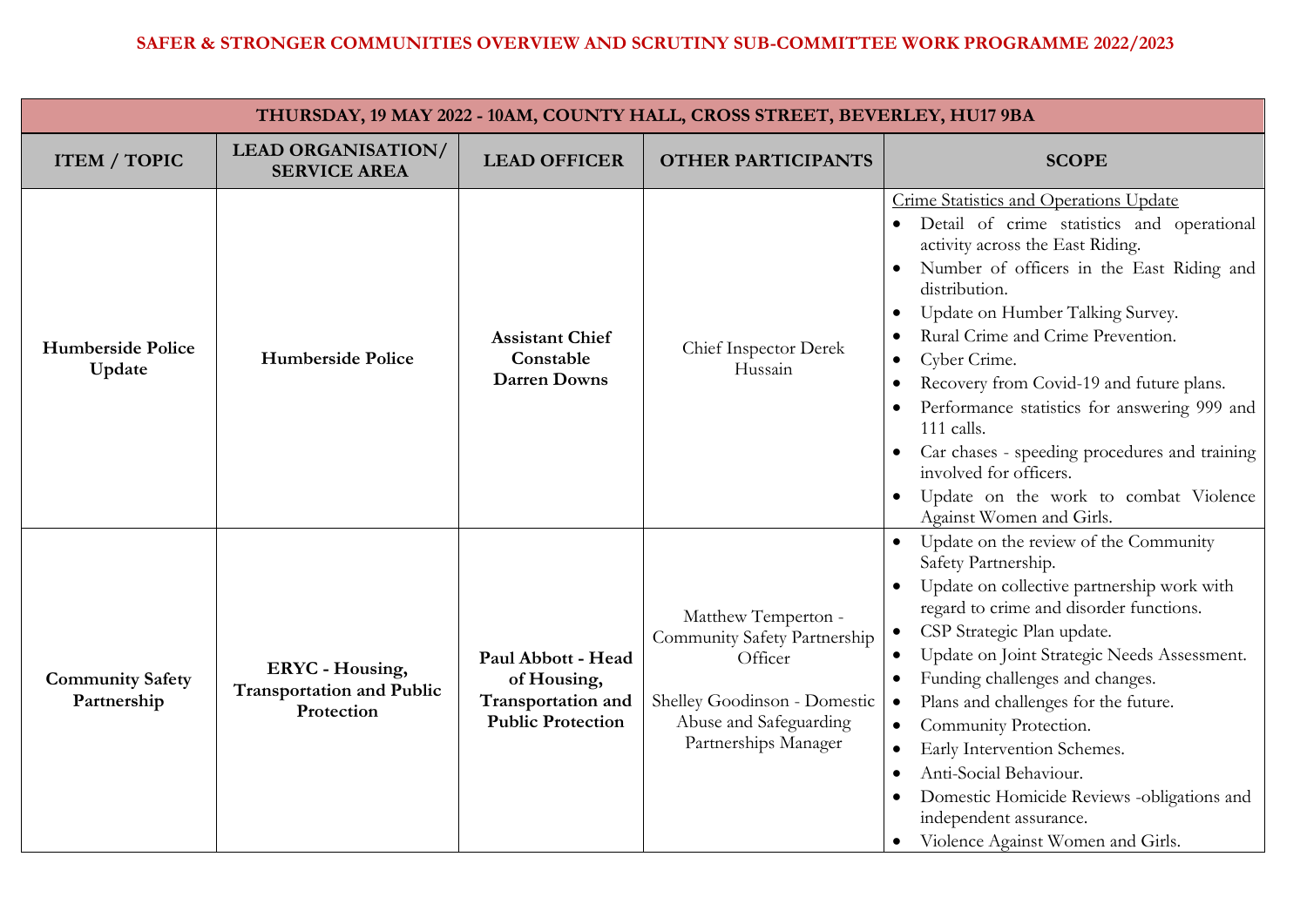| THURSDAY, 19 MAY 2022 - 10AM, COUNTY HALL, CROSS STREET, BEVERLEY, HU17 9BA |                                                  |                                                                                         |                           |                                                                                                                                                                |  |
|-----------------------------------------------------------------------------|--------------------------------------------------|-----------------------------------------------------------------------------------------|---------------------------|----------------------------------------------------------------------------------------------------------------------------------------------------------------|--|
| <b>ITEM / TOPIC</b>                                                         | <b>LEAD ORGANISATION/</b><br><b>SERVICE AREA</b> | <b>LEAD OFFICER</b>                                                                     | <b>OTHER PARTICIPANTS</b> | <b>SCOPE</b>                                                                                                                                                   |  |
| Affordable Rent Policy                                                      | <b>ERYC</b> - Asset Strategy                     | Nicola Sworowski -<br><b>Forward Planning</b><br>and Housing<br><b>Strategy Manager</b> |                           | Members' views are sought on the significant<br>changes to the Affordable Rent Policy before<br>being submitted to The Cabinet on<br>7 June 2022 for approval. |  |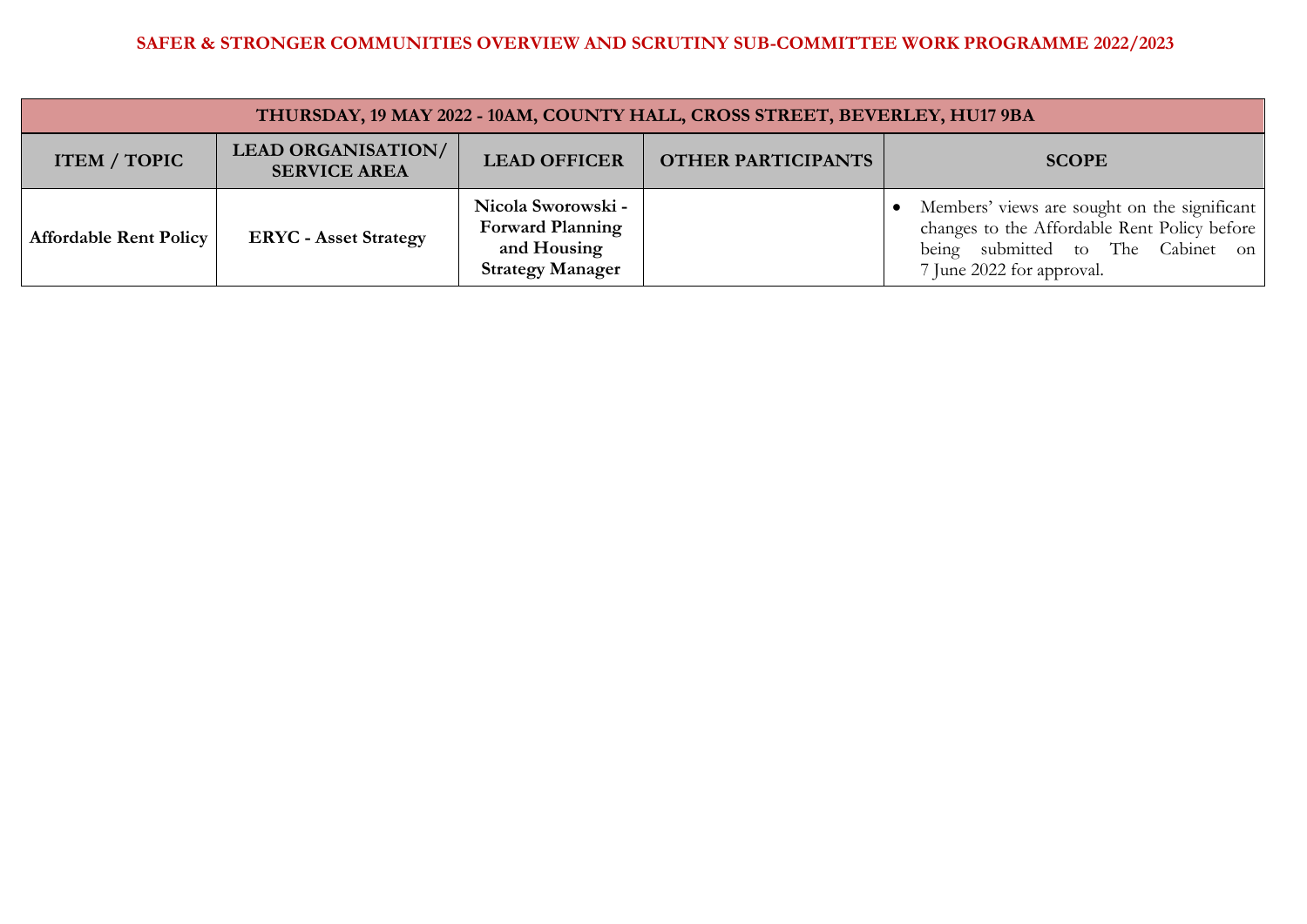| THURSDAY, 7 JULY 2022-10AM, COUNTY HALL, CROSS STREET, BEVERLEY, HU17 9BA |                                                                          |                                                                                            |                                                                                                         |                                                                                                                                                                                                                                                                                                                                                                                      |  |
|---------------------------------------------------------------------------|--------------------------------------------------------------------------|--------------------------------------------------------------------------------------------|---------------------------------------------------------------------------------------------------------|--------------------------------------------------------------------------------------------------------------------------------------------------------------------------------------------------------------------------------------------------------------------------------------------------------------------------------------------------------------------------------------|--|
| <b>ITEM / TOPIC</b>                                                       | <b>LEAD ORGANISATION/</b><br><b>SERVICE AREA</b>                         | <b>LEAD OFFICER</b>                                                                        | <b>OTHER PARTICIPANTS</b>                                                                               | <b>SCOPE</b>                                                                                                                                                                                                                                                                                                                                                                         |  |
| <b>Trading Standards</b><br>Service                                       | <b>ERYC</b> - Housing,<br><b>Transportation and Public</b><br>Protection | Paul Abbott - Head<br>of Housing,<br><b>Transportation and</b><br><b>Public Protection</b> | Tina Holtby - Public<br>Protection Group Manager<br>Colin Briggs - Trading<br>Standards Service Manager | Areas of responsibility.<br>$\bullet$<br>Activity undertaken.<br>Priorities and pressures.<br>Performance Information.<br>$\bullet$<br>Benefits that trading standards work<br>$\bullet$<br>contributes to local and national priorities.<br>National Trading Standards Advice Service.<br>$\bullet$<br>Support for businesses.<br>$\bullet$<br>Human intelligence - test purchases. |  |
| <b>Enforcement</b> and<br><b>Prosecution Powers of</b><br>the Council     | <b>ERYC</b> - Housing,<br><b>Transportation and Public</b><br>Protection | Paul Abbott - Head<br>of Housing,<br>Transportation and<br><b>Public Protection</b>        | Nick King - Solicitor                                                                                   | Housing Activities:<br>$\bullet$<br>Council Tenancy Breaches.<br>Anti-social Behaviour.<br>Court Action.<br>$\circ$<br><b>Public Protection Activities:</b><br>$\bullet$<br>Investigations.<br>O<br>Surveillance.<br>Notices.<br>Court Action.<br>O<br>Timelines for court hearings.                                                                                                 |  |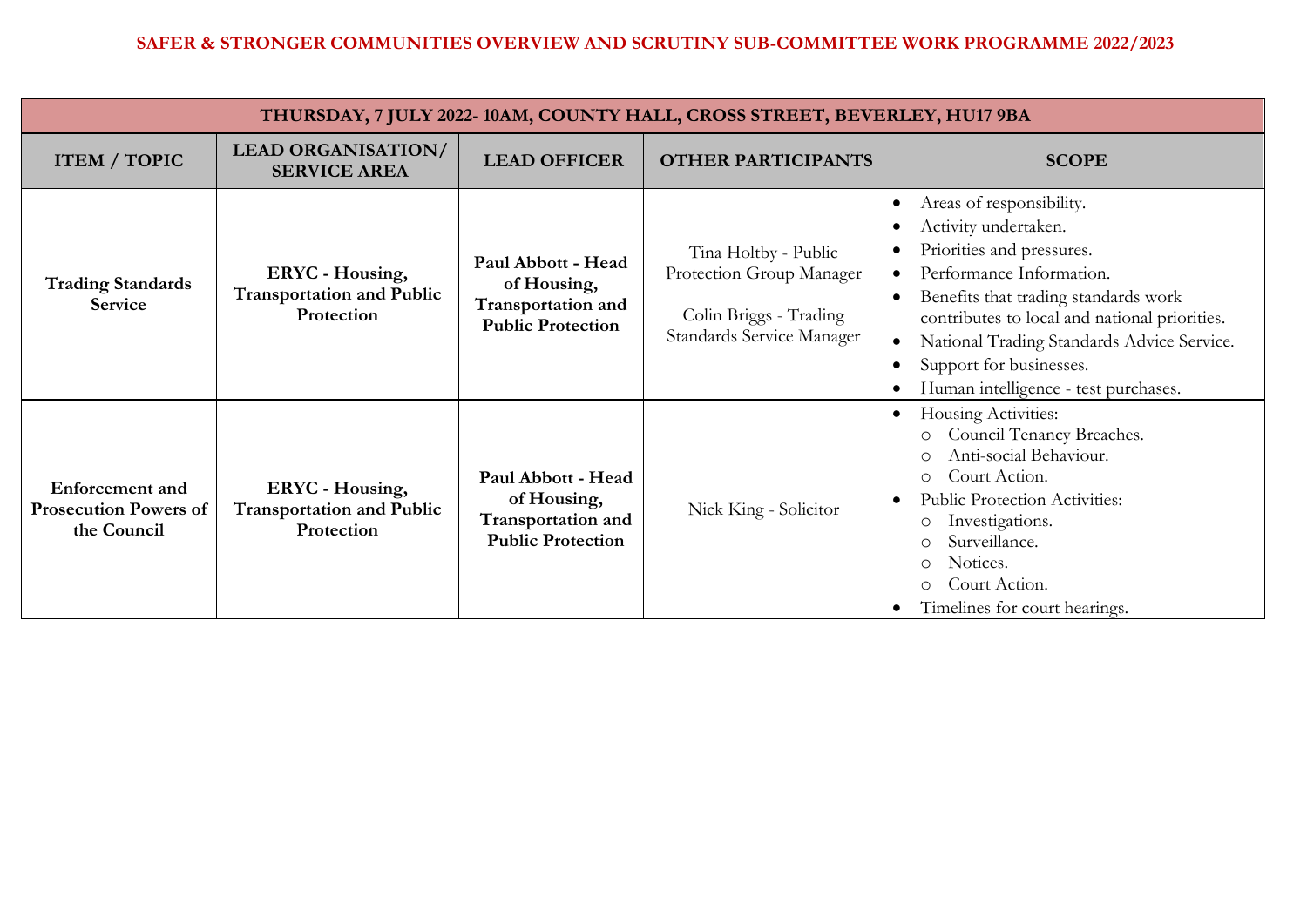| THURSDAY, 15 SEPTEMBER 2022 - 10AM, COUNTY HALL, CROSS STREET, BEVERLEY, HU17 9BA |                                                  |                                                                                                                                       |                                                                           |                                                                                                                                                                                                                                                                                                                                                                                                                                                                                                                                                                                                                                                                        |  |
|-----------------------------------------------------------------------------------|--------------------------------------------------|---------------------------------------------------------------------------------------------------------------------------------------|---------------------------------------------------------------------------|------------------------------------------------------------------------------------------------------------------------------------------------------------------------------------------------------------------------------------------------------------------------------------------------------------------------------------------------------------------------------------------------------------------------------------------------------------------------------------------------------------------------------------------------------------------------------------------------------------------------------------------------------------------------|--|
| <b>ITEM / TOPIC</b>                                                               | <b>LEAD ORGANISATION/</b><br><b>SERVICE AREA</b> | <b>LEAD OFFICER</b>                                                                                                                   | <b>OTHER PARTICIPANTS</b>                                                 | <b>SCOPE</b>                                                                                                                                                                                                                                                                                                                                                                                                                                                                                                                                                                                                                                                           |  |
| <b>Associated British</b><br>Ports                                                | <b>Associated British Ports</b>                  | Dafydd Williams -<br>Head of Policy,<br>Communications &<br>Economic<br>Development<br>(Humber)<br><b>Associated British</b><br>Ports | Paul Abbott - Head of<br>Housing, Transportation and<br>Public Protection | Procedures for policing East Riding ports<br>Has there been an increase in haulage coming<br>into Immingham, Hull and Goole ports as a<br>result of Brexit.<br>What measures are taken to effectively<br>$\bullet$<br>prevent illegal immigrants coming into the<br>Easts Riding via the shipping containers.<br>Health controls that protect East Riding<br>$\bullet$<br>residents.<br>Have there been any changes to procedures<br>during Covid-19.<br>What inspections are made on food, plants,<br>other products and livestock - safeguarding<br>animals.<br>Any high-risk products.<br>Update on the impact of Covid-19 on their<br>operations and future plans. |  |
| <b>Housing Revenue</b><br><b>Account Update</b>                                   | <b>Asset Strategy</b>                            | Neal Beckett -<br>Strategic<br>Investment and<br>Development<br>Manager                                                               | Helen McEgan - Principal<br>Asset Officer (HRA)                           | Update of the Housing Revenue Account (HRA)<br>Business Plan:<br>The 30-year HRA financial plan and funding<br>of the investment programme<br>The asset management plan and the 30-year<br>investment programme<br>The debt funding and treasury management<br>$\bullet$<br>plans<br>Locally agreed service standards, i.e.<br>$\bullet$<br>continuation of decent homes<br>The risk management strategy<br>$\bullet$<br>Governance<br>arrangements<br>and<br>tenant<br>consultation plans                                                                                                                                                                             |  |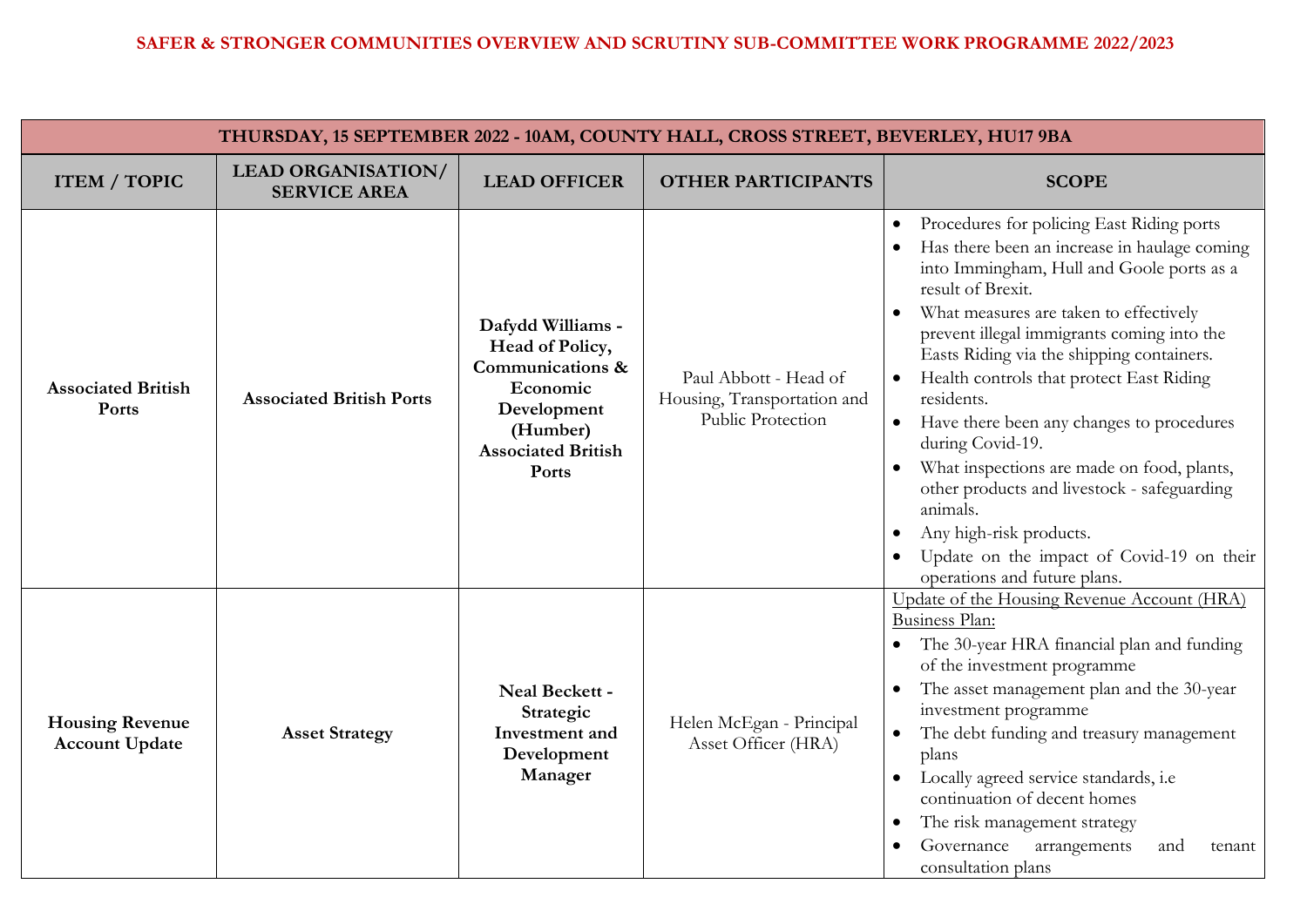| THURSDAY, 13 OCTOBER 2022-10AM, COUNTY HALL, CROSS STREET, BEVERLEY, HU17 9BA |                                                                                                                |                                                                         |                                                                                                                                                                       |                                                                                                                                                                                                                                                                                                                                                                                                                                               |  |
|-------------------------------------------------------------------------------|----------------------------------------------------------------------------------------------------------------|-------------------------------------------------------------------------|-----------------------------------------------------------------------------------------------------------------------------------------------------------------------|-----------------------------------------------------------------------------------------------------------------------------------------------------------------------------------------------------------------------------------------------------------------------------------------------------------------------------------------------------------------------------------------------------------------------------------------------|--|
| <b>ITEM / TOPIC</b>                                                           | <b>LEAD ORGANISATION/</b><br><b>SERVICE AREA</b>                                                               | <b>LEAD OFFICER</b>                                                     | <b>OTHER PARTICIPANTS</b>                                                                                                                                             | <b>SCOPE</b>                                                                                                                                                                                                                                                                                                                                                                                                                                  |  |
| <b>CCTV</b> Monitoring<br>Provision                                           | <b>ERYC</b> - Housing,<br><b>Transportation and Public</b><br>Protection<br><b>ERYC</b> - Streetscene Services | Paul Bellotti -<br>Director of<br><b>Communities and</b><br>Environment | Paul Abbott - Head of<br>Housing, Transportation and<br>Public Protection<br>Carl Gillyon - Group Manager<br>- Technical Services<br>Nick King - Solicitor            | Current CCTV and monitoring provision<br>$\bullet$<br>provided by East Riding of Yorkshire<br>Council.<br>Potential for extending the scope of the<br>$\bullet$<br>current offer.<br>Potential to improve - consider commercial<br>opportunities.<br>Violence Against Women and Girls.<br>$\bullet$<br>Quality of footage.<br>$\bullet$<br>Use of footage to help with criminal cases.<br>$\bullet$<br>Bridlington camera suite.<br>$\bullet$ |  |
| <b>Road Safety</b><br>Enforcement                                             | <b>Planning and Economic</b><br>Regeneration                                                                   | Ian Robertson - Safer<br><b>Roads Humber</b>                            | Police Inspector who deals<br>with traffic issues<br>Katie Stork - Principal<br><b>Transport Policy Officer</b><br>Julie Turrell - Principal Officer<br>- Road Safety | Road Safety Strategy.<br>$\bullet$<br>Work of Safer Roads Humber.<br>$\bullet$<br>Work of the Police in enforcing speed limits<br>$\bullet$<br>and general road safety by drivers.<br>Priorities for enforcement.<br>$\bullet$<br>Performance monitoring.                                                                                                                                                                                     |  |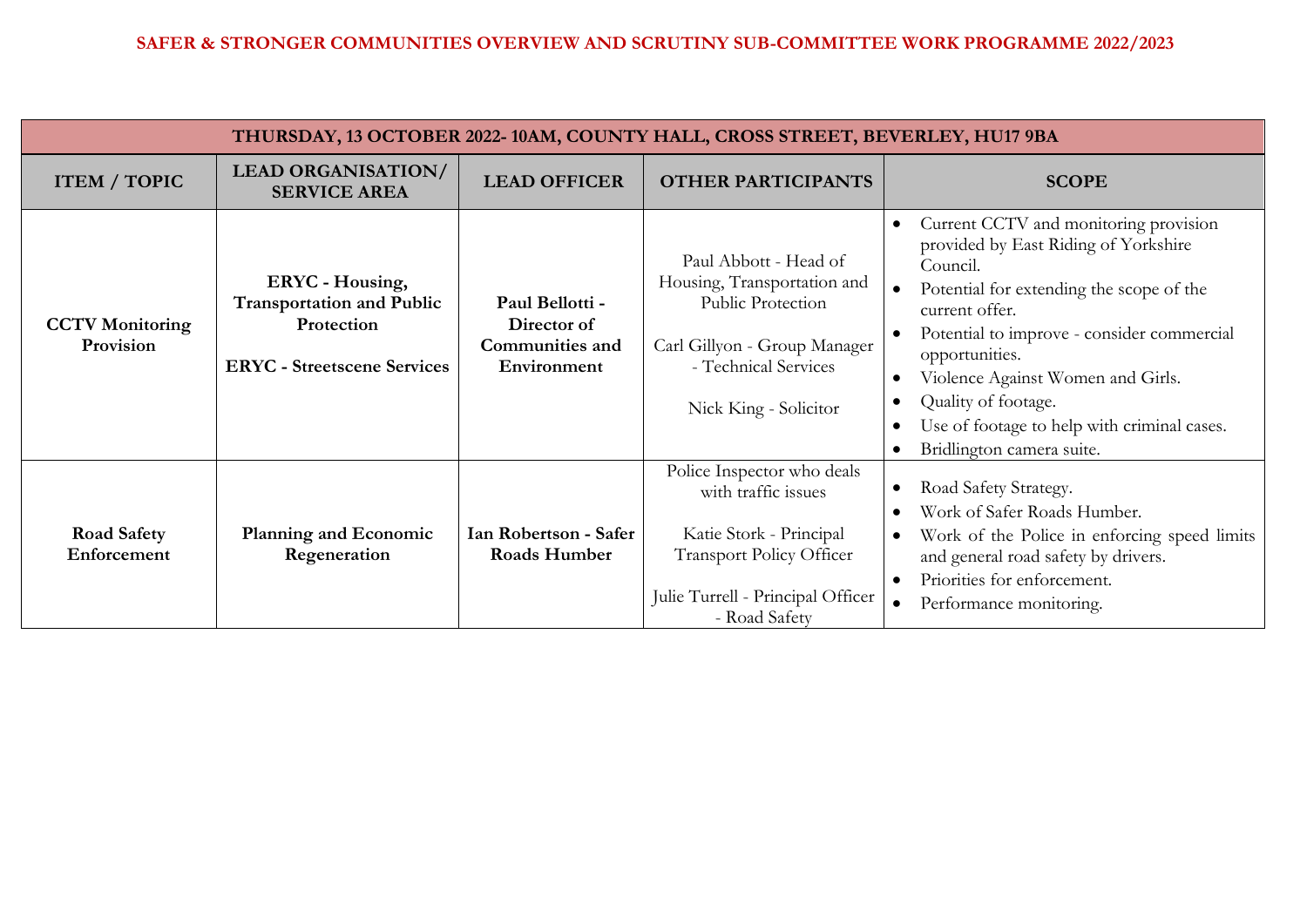| THURSDAY, 1 DECEMBER 2022 - 10AM, COUNTY HALL, CROSS STREET, BEVERLEY, HU17 9BA |                                                       |                                                             |                                                  |                                                                                                                                                                                                                                                                                                                                                                                                                                                                                                                                                                                                                                                                                                                                                 |  |
|---------------------------------------------------------------------------------|-------------------------------------------------------|-------------------------------------------------------------|--------------------------------------------------|-------------------------------------------------------------------------------------------------------------------------------------------------------------------------------------------------------------------------------------------------------------------------------------------------------------------------------------------------------------------------------------------------------------------------------------------------------------------------------------------------------------------------------------------------------------------------------------------------------------------------------------------------------------------------------------------------------------------------------------------------|--|
| <b>ITEM / TOPIC</b>                                                             | <b>LEAD ORGANISATION/</b><br><b>SERVICE AREA</b>      | <b>LEAD OFFICER</b>                                         | <b>OTHER PARTICIPANTS</b>                        | <b>SCOPE</b>                                                                                                                                                                                                                                                                                                                                                                                                                                                                                                                                                                                                                                                                                                                                    |  |
| <b>Police and Crime Plan</b>                                                    | Office of the Police and<br><b>Crime Commissioner</b> | Jonathan Evison,<br><b>Police and Crime</b><br>Commissioner | Chief Constable                                  | Police and Crime Plan 2021-2025<br>Update on the overall approach of the plan.<br>Update on progress on the implementation of<br>$\bullet$<br>the Plan.<br>Update on progress on the implementation of<br>the vision, mission and values contained<br>within the Plan.<br>Tackling crime in rural, coastal and urban<br>areas.<br>Increasing numbers of police officers and<br>visibility.<br>Enhancing crime reporting and<br>$\bullet$<br>communication.<br>Improving education and diversionary<br>activities for young people.<br>Update on the work OPCC has undertaken<br>on Violence Against Women and Girls.<br>Police Budget<br>How is the precept being used to offset<br>government grant reduction and fund front<br>line policing? |  |
| <b>Humberside Police</b><br>Update                                              | <b>Humberside Police</b>                              | Lee Freeman<br><b>Chief Constable</b>                       | Darren Downs<br><b>Assistant Chief Constable</b> | Overview of future priorities for the Force.<br>Recruitment update, including Special<br>Constables' recruitment drive.<br>Performance standards of Humberside Police<br>in comparison to other police forces.<br>Police priorities in the East Riding (including<br>$\bullet$<br>update on VAWG).<br>Satisfaction with Humberside Police.<br>$\bullet$                                                                                                                                                                                                                                                                                                                                                                                         |  |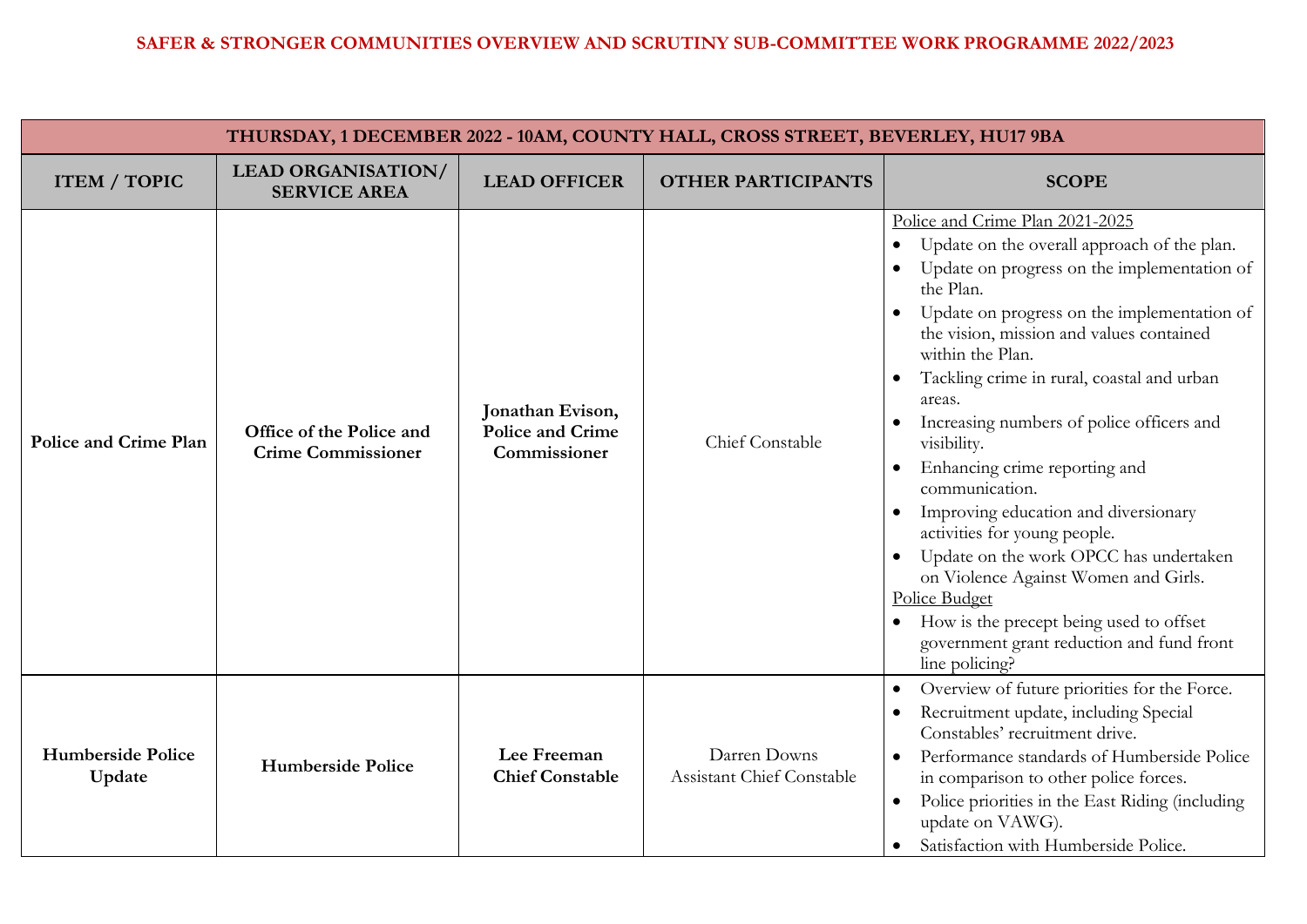| THURSDAY, 19 JANUARY 2023 - 10AM, COUNTY HALL, CROSS STREET, BEVERLEY, HU17 9BA |                                                                          |                                                                                         |                                                                                                                                  |                                                                                                                                                                                                                                                                                                                                                                                                                                                                                                                                                                                                                                                                                                                              |
|---------------------------------------------------------------------------------|--------------------------------------------------------------------------|-----------------------------------------------------------------------------------------|----------------------------------------------------------------------------------------------------------------------------------|------------------------------------------------------------------------------------------------------------------------------------------------------------------------------------------------------------------------------------------------------------------------------------------------------------------------------------------------------------------------------------------------------------------------------------------------------------------------------------------------------------------------------------------------------------------------------------------------------------------------------------------------------------------------------------------------------------------------------|
| <b>ITEM / TOPIC</b>                                                             | <b>LEAD ORGANISATION/</b><br><b>SERVICE AREA</b>                         | <b>LEAD OFFICER</b>                                                                     | <b>OTHER PARTICIPANTS</b>                                                                                                        | <b>SCOPE</b>                                                                                                                                                                                                                                                                                                                                                                                                                                                                                                                                                                                                                                                                                                                 |
| <b>Housing Strategy</b><br>Update                                               | <b>ERYC</b> - Asset Strategy                                             | Nicola Sworowski -<br><b>Forward Planning</b><br>and Housing<br><b>Strategy Manager</b> | Principal Housing Policy and<br>Development Officer<br>Paul Abbott - Head of<br>Housing, Transportation and<br>Public Protection | <b>Housing Strategy:</b><br>Housing Strategy update.<br>$\bullet$<br>Level of identified housing need in East<br>Riding<br>What efforts are being made to increase<br>supply<br>Review of housing allocations policy for<br>council housing.<br>Eligibility to register on the waiting list.<br>$\bullet$<br>Financial limits on being awarded any priority<br>for rehousing.<br>Meeting of legal requirements and ensuring<br>$\bullet$<br>those with greatest housing need are<br>accommodated.<br>How do we ensure effective use of the limited<br>$\bullet$<br>social housing stock?<br>Homelessness in the East Riding.<br>$\bullet$<br>Connection with Homeless agencies.<br>$\bullet$<br>Rough Sleepers.<br>$\bullet$ |
| <b>Housing Maintenance</b><br>Function                                          | <b>ERYC</b> - Housing,<br><b>Transportation and Public</b><br>Protection | Paul Abbott - Head<br>of Housing,<br>Transportation and<br><b>Public Protection</b>     | Geoff Mann - Housing<br>Services Group Manager<br>Mark Ives - Construction<br>Framework Manager                                  | Small housing maintenance jobs - timescales.<br>$\bullet$<br>Customer feedback.<br>$\bullet$<br>Communication with customers.<br>$\bullet$<br>Procurement for using local trades:<br>$\bullet$<br>Benefits as closer to job.<br>$\circ$<br>Better for the climate as not travelling far.<br>$\circ$<br>Better for local economy.<br>$\circ$<br>Local knowledge.<br>$\circ$<br>Key Performance Indicators.<br>$\bullet$                                                                                                                                                                                                                                                                                                       |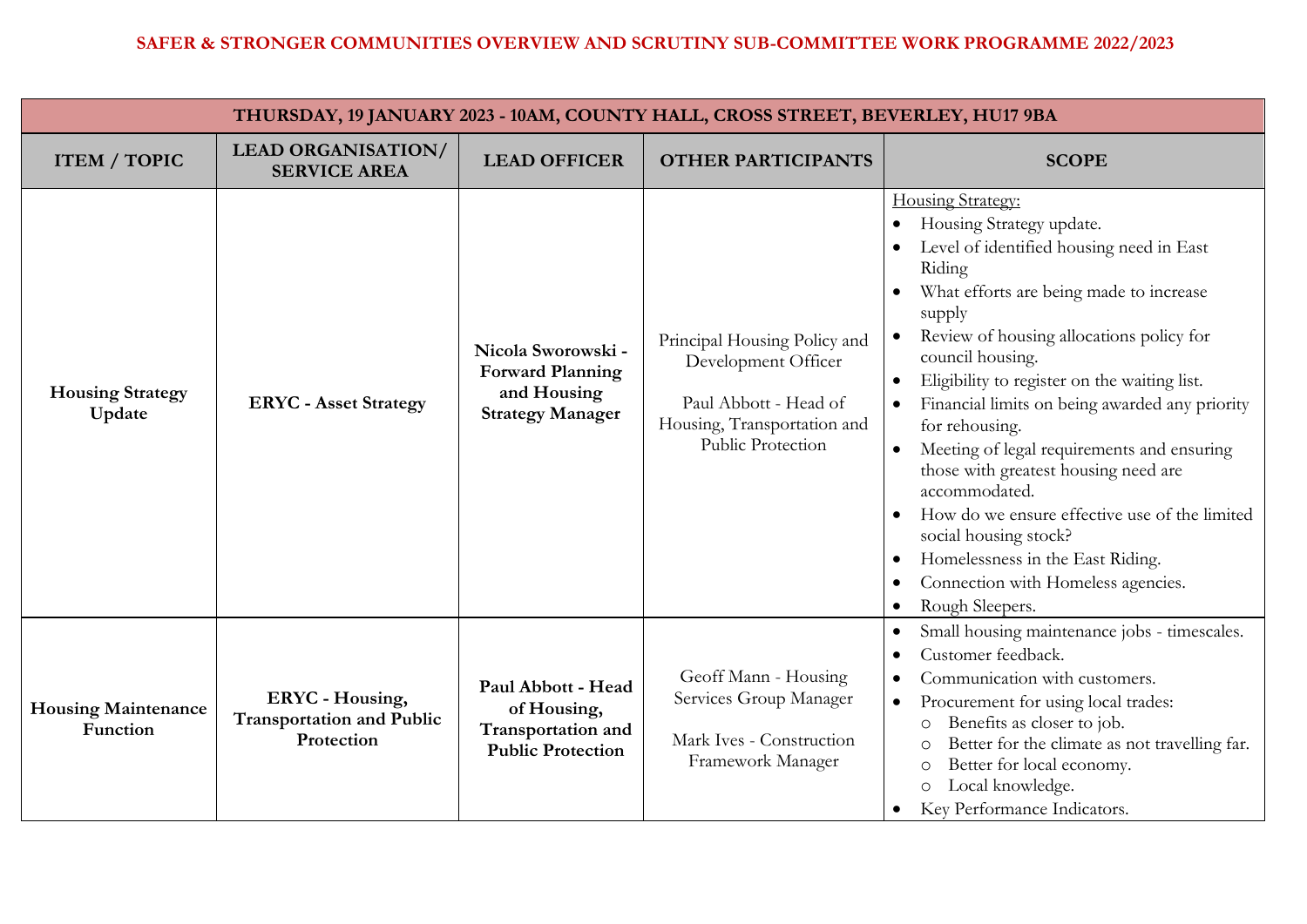| THURSDAY, 9 MARCH 2023-10AM, COUNTY HALL, CROSS STREET, BEVERLEY, HU17 9BA |                                                  |                                                       |                                                                         |                                                                                                                                                                                                                                                                                                                                                                                                                                           |  |
|----------------------------------------------------------------------------|--------------------------------------------------|-------------------------------------------------------|-------------------------------------------------------------------------|-------------------------------------------------------------------------------------------------------------------------------------------------------------------------------------------------------------------------------------------------------------------------------------------------------------------------------------------------------------------------------------------------------------------------------------------|--|
| <b>ITEM / TOPIC</b>                                                        | <b>LEAD ORGANISATION/</b><br><b>SERVICE AREA</b> | <b>LEAD OFFICER</b>                                   | <b>OTHER PARTICIPANTS</b>                                               | <b>SCOPE</b>                                                                                                                                                                                                                                                                                                                                                                                                                              |  |
| <b>Probation Service</b><br>Update                                         | <b>Probation Service</b>                         | Kate Munson -<br>Director                             |                                                                         | Development since June 2021.<br>٠<br>Priorities for the Probation Service.<br>Performance Monitoring:<br>Reoffending.<br>$\circ$<br>Youth offenders.<br>Is adequate support offered to vulnerable<br>offenders?<br>behavioural<br>Unpaid work and<br>change<br>programmes.                                                                                                                                                                |  |
| Humberside Fire and<br><b>Rescue Service</b><br>Update                     | Humberside Fire and<br>Rescue                    | <b>Head of Service</b><br><b>Delivery East Riding</b> | Liam Plunkett - Group<br>Manager, Humberside Fire<br>and Rescue Service | General update from Humberside Fire and<br>Rescue Service, including recent performance<br>statistics.<br>Update on the HMICFRS inspection held<br>December 2021 to February 2022.<br>Update on the consultation on the Strategic<br>Plan And Integrated Risk Management Plan<br>Recovery from Covid-19 and future plans.<br>$\bullet$<br>Recruitment of Fire Fighters and numbers.<br>Recruitment of women Fire Fighters and<br>numbers. |  |